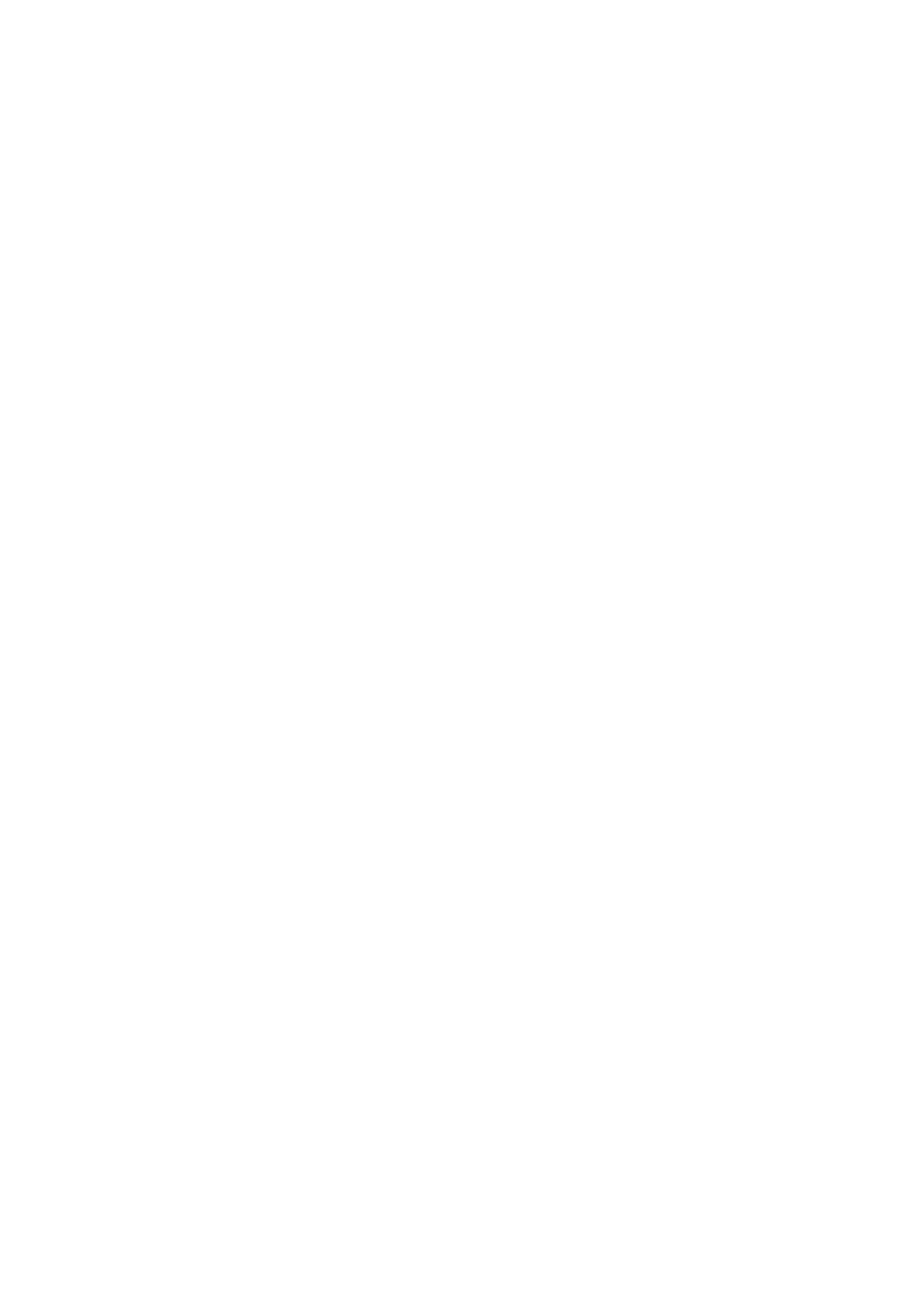# **RENFREWSHIRE VALUATION JOINT BOARD**



# **INFORMATION HANDLING POLICY**

# **IG10**

| <b>Title</b>       | Information Handling Policy |
|--------------------|-----------------------------|
| <b>Author</b>      | <b>Assistant Assessor</b>   |
| <b>Approved By</b> | Management Team             |
| Date of Approval   | June 2020                   |
| <b>Reviewer</b>    | <b>Assistant Assessor</b>   |
| <b>Review Date</b> | As required                 |

#### **Review History**

| <b>Review</b><br>No. | <b>Details</b> | <b>Release Date</b> |
|----------------------|----------------|---------------------|
|                      |                |                     |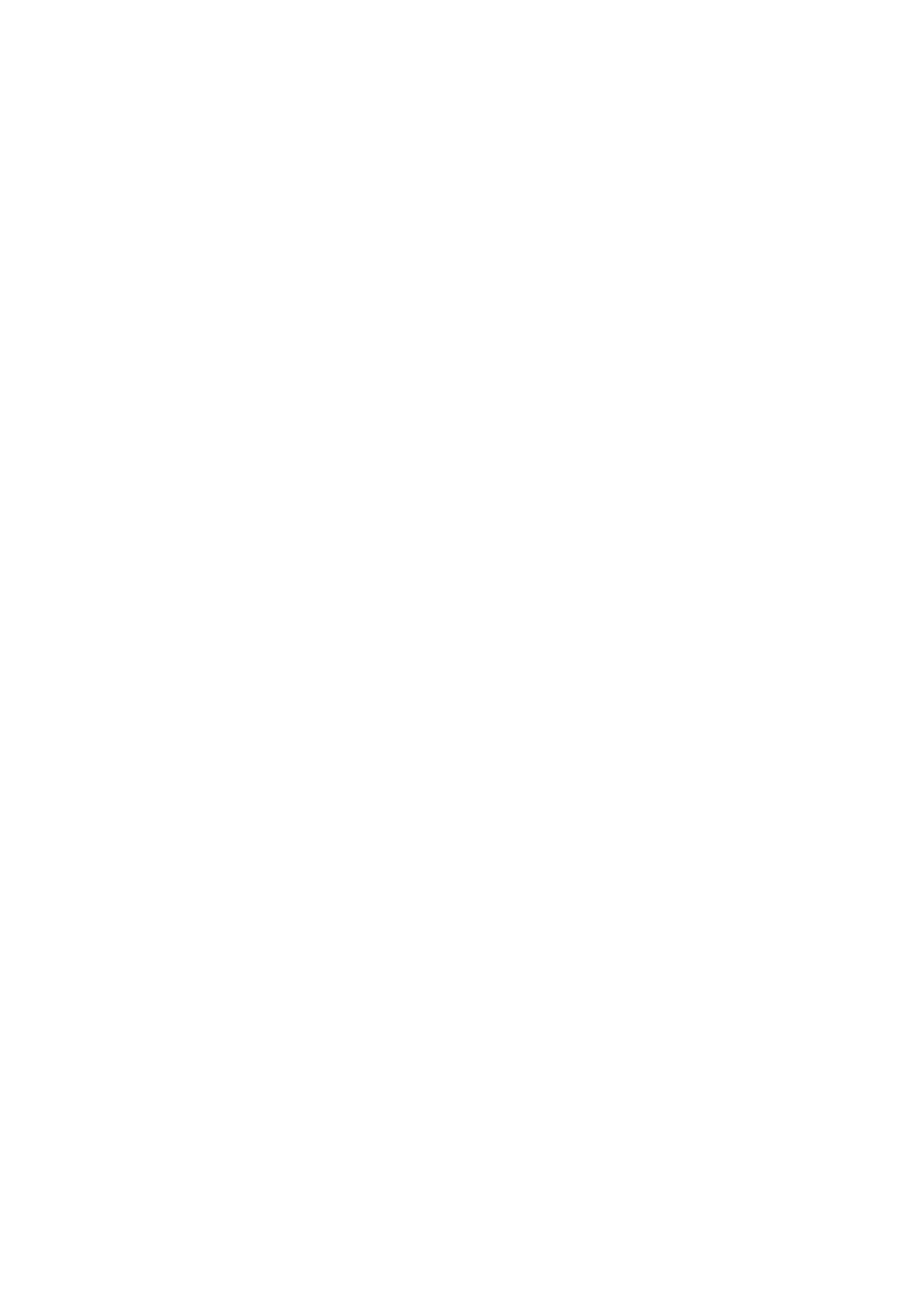# **CONTENTS**

| Scope            |                                                                             | 3              |
|------------------|-----------------------------------------------------------------------------|----------------|
| 1.               | Purpose                                                                     | 3              |
| 2.               | Introduction                                                                | $\overline{4}$ |
| 3.               | <b>Definitions</b>                                                          | $\overline{4}$ |
| $\overline{4}$ . | <b>General Provisions</b>                                                   | 5              |
| 5.               | <b>Information Security</b>                                                 | 5              |
| 6.               | <b>Actions in Breach</b>                                                    | $6\phantom{1}$ |
| 7 <sub>1</sub>   | <b>Monitoring &amp; Review</b>                                              | 6              |
|                  | Appendix 1: Think Twice note on Working from Home                           | $\overline{7}$ |
|                  | Appendix 2: Information Security Incident Reporting Procedure for All Staff | 8              |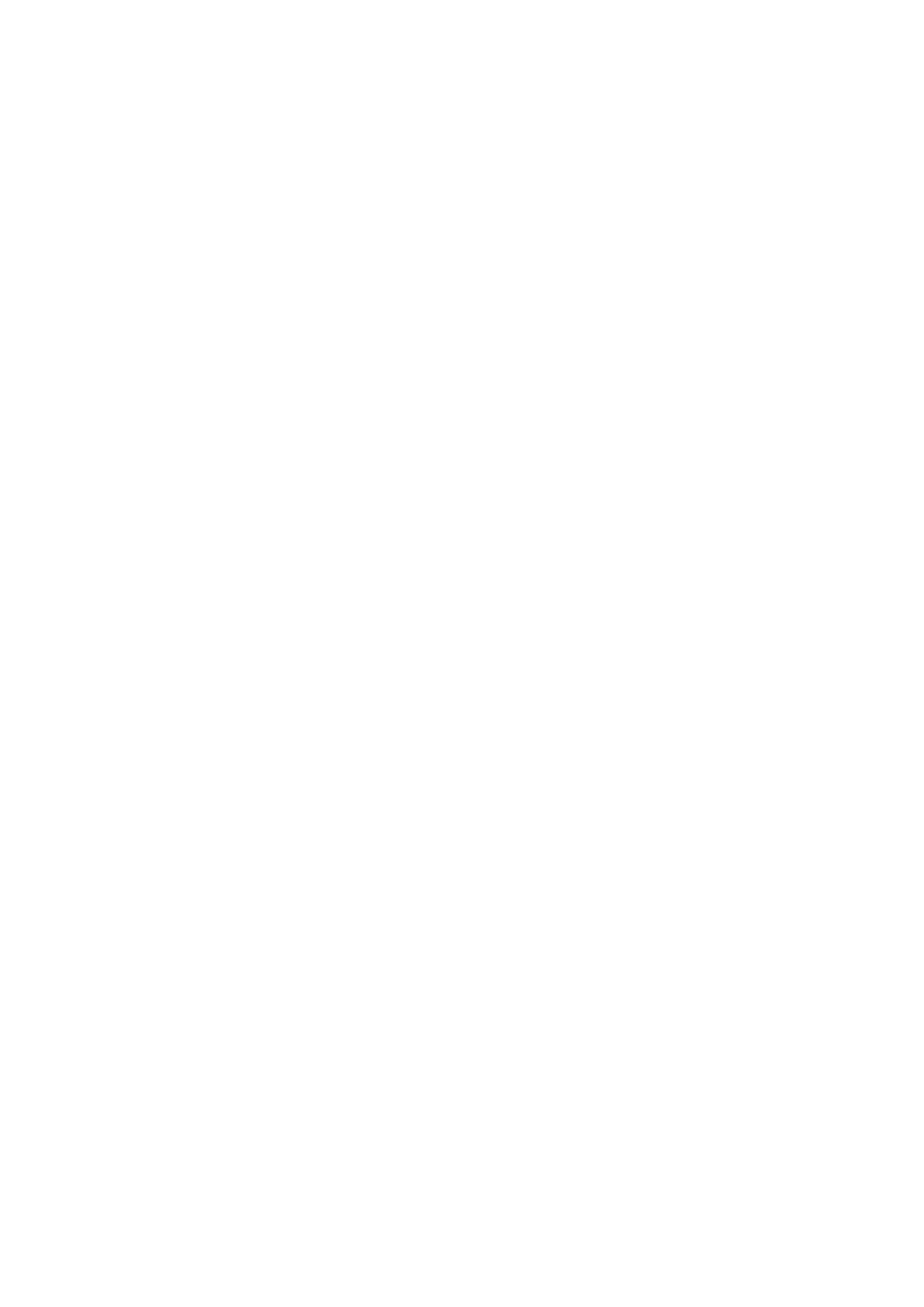# **Scope**

This Information Handling Policy sets out the requirements relating to the handling of information, in particular the transfer of information when moving information from or working away from the office. Care must be taken with information when doing so to protect against breaches of confidentiality, loss of integrity, interruption to availability, and non-compliance with legislation which would otherwise occur.

This policy describes the principles of securely handling information and how Staff can make informed decisions on how best to protect it.

This policy applies to all employees. It should, however, be read alongside other RVJB policies and guidelines on wider issues relating to secure handling and secure transfer of information.

There are many ways of working, other than the 'traditional' office-based scenario from a desktop personal computer. This Policy will apply to all forms of working, such as Home Working and Remote Working, but this Policy also extends to any circumstances where Information (paper and electronic) needs to be removed from RVJB premises, for example transporting Information to and from external meetings.

The provisions of this Policy therefore apply to any person moving information from or working away from the office in any capacity.

### **1. Purpose**

- 1.1 This Policy applies to any form of movement of Information. This means all RVJB Information accessed away from RVJB premises; including Information accessible via RVJB's network/ electronic means as well as paper based Information. This Policy covers any circumstances in which RVJB information (paper and electronic) needs to be removed from RVJB premises, for example when it is being taken to and from external meetings and extends to all forms of working such as Home Working and Remote Working.
- 1.2 This Policy aims to ensure that all Staff accessing RVJB Information remotely are fully aware of their responsibilities. RVJB's Information is fundamental to RVJB's business and stakeholders. As such, appropriate levels of information security must be implemented and maintained. It is the purpose of this Policy to ensure that Staff are aware of and adhere to relevant control measures to protect RVJB's Information against accidental or malicious destruction, damage, modification or disclosure, and to maintain appropriate levels of confidentiality, integrity and availability of this.
- 1.3 The following principles underpin this Policy:
	- Personal data must be kept secure;
	- RVJB's ICT Facilities must remain secure;
	- RVJB's ICT Facilities are primarily for Business Use and for other approved purposes set out in the ICT Acceptable Use Policy and any associated policies or guidelines or as agreed with a Line Manager/ Senior Management Team; and
	- Inappropriate, unlawful or unauthorised activity is not permitted.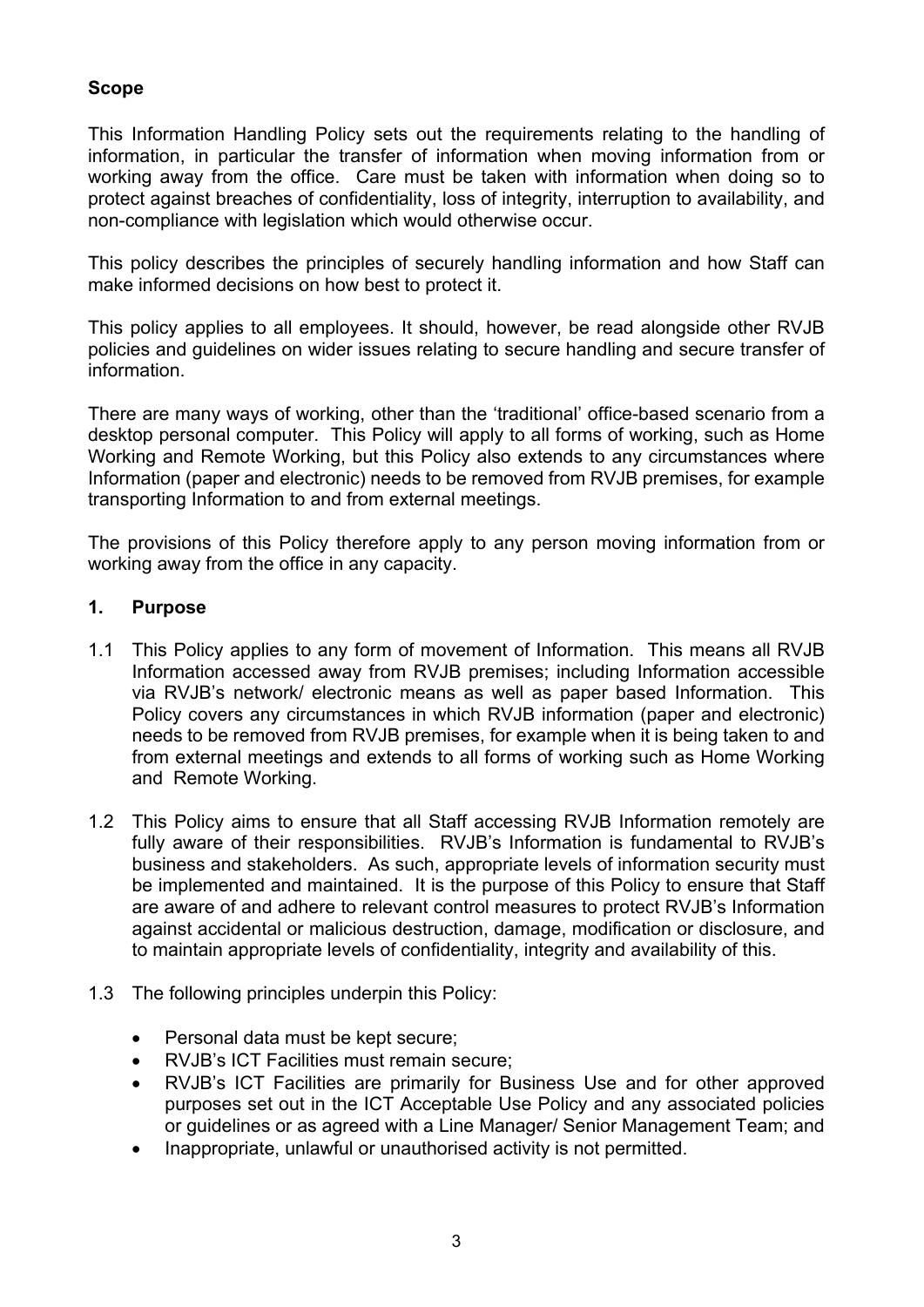## **2. Introduction**

- 2.1 Working away from the office can include both the use of mobile electronic devices and also the removal of paper Information from RVJB premises. RVJB needs to consider the unique information security challenges and risks which will necessarily result from this way of working.
- 2.2 The aim of this Policy is to protect the confidentiality, integrity and availability of RVJB's Information (whether paper or electronic) when this is moved from the office.
- 2.3 RVJB is obliged to ensure that appropriate operational, technical and organisational measures have been introduced to ensure RVJB Information and its associated infrastructure is protected against damage and risk. It is also vital that Information held by RVJB is not exposed to unnecessary risk.
- 2.4 The use of all ICT Facilities regardless of whether it is used on RVJB premises or elsewhere is governed by the ICT Acceptable Use Policy. This Policy operates alongside the ICT Acceptable Use Policy and extends beyond use of equipment to the handling of all information, regardless of format.
- 2.5 This policy can be read alongside a number of other relevant RVJB policies, procedures and guidance, which Staff should be aware of, including but not limited to:
	- Code of Conduct for Employees;
	- Data Protection Policy;
	- ICT Acceptable Use Policy; and
	- Information Security Policy.
- 2.6 All Staff should read this Policy carefully in order to understand its terms.
- 2.7 Any queries in respect of this Policy should be referred to the Assistant Assessor for Governance.
- 2.8 Any information security incidents should be reported immediately to the Assistant Assessor for Governance in line with RVJB's Information Security Incident Reporting procedures.

### **3. Definitions**

The following terms are given the following meanings throughout this Policy:

**Business Use** means all use which is related to RVJB duties and responsibilities;

**ICT Facilities** means all facilities, equipment, services and systems (including the Internet and intranet) which enable the function of information processing and communication by electronic means;

**Information** means data, documents and records covering the information lifecycle from their creation to their disposal, in both paper and electronic formats;

**Personal Use** means all use other than Business Use;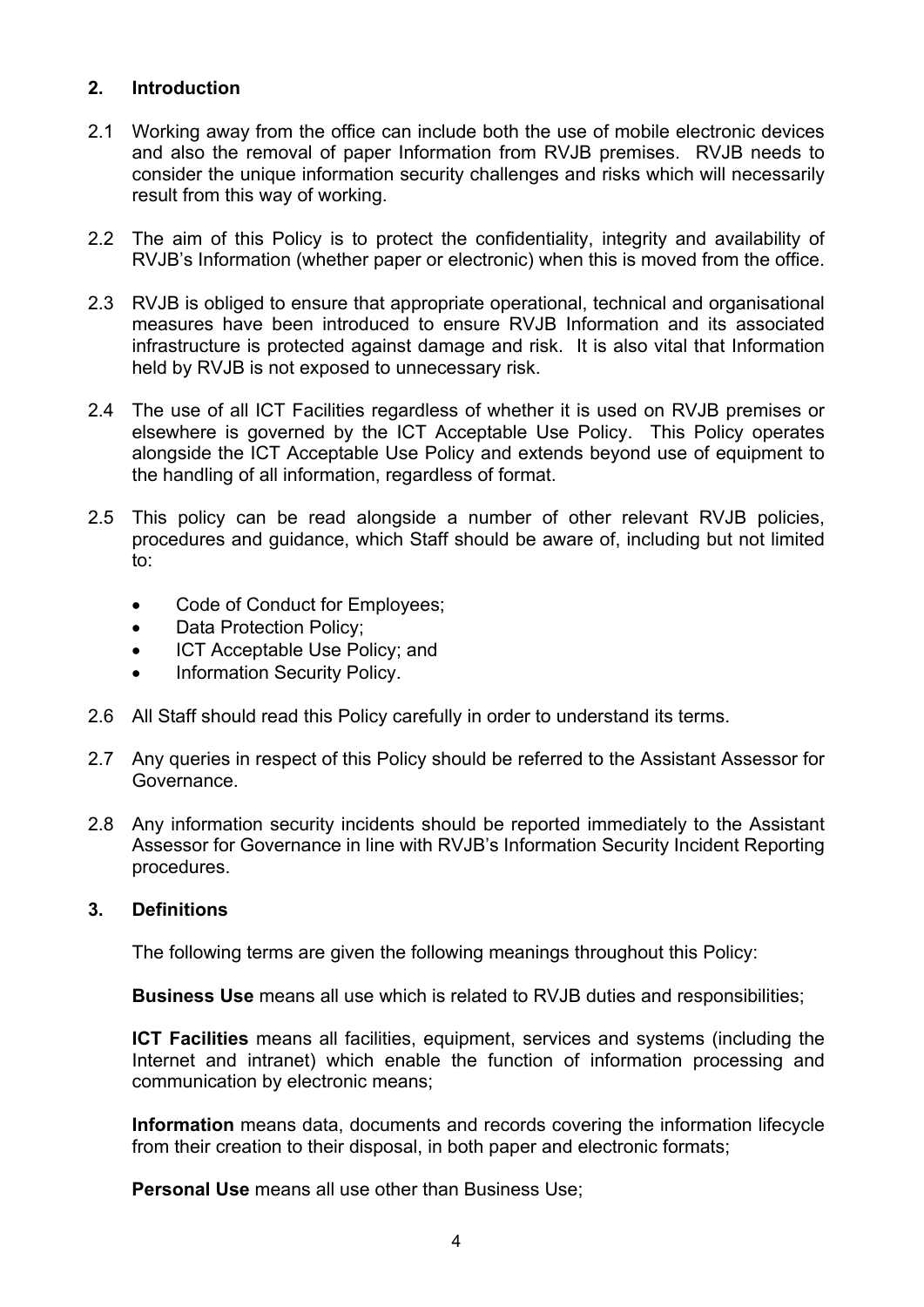## **4. General Provisions**

- 4.1. Staff should consider whether Information can be transferred by secure e-mail rather than transferring paper Information outside of the office.
- 4.2 Staff must ensure that there is no unauthorised access to RVJB's Information.
- 4.3 All RVJB Information being used at a remote location must be securely stored and not displayed in a manner which allows its content to be viewed by anyone else.
- 4.4 All work, in particular that where personal or sensitive information is involved, should be carried out in a position where it cannot be seen by others. Accessing RVJB Information in public places should be avoided to reduce the risk of 'shoulder surfing'. Staff should be aware of their surroundings when viewing RVJB Information to ensure that RVJB Information remains confidential and secure. Staff must ensure that any information is, insofar as possible, not visible by anyone else.
- 4.5 All reasonable precautions should be taken to safeguard the security of any RVJB equipment or Information regardless of the medium it is stored in to prevent it from theft, loss, destruction or harm (either accidental or malicious).
- 4.6 All security incidents, including actual or potential unauthorised access to RVJB Information, should be reported immediately to the Assistant Assessor for Governance or another member of the Senior Management Team, in line with the Information Security Incident Reporting Procedures. Near misses and possible weaknesses should also be reported through this same method.
- 4.7 Any loss of RVJB equipment should be reported to the Assistant Assessor for Governance or another member of the Senior Management Team.

# **5. Information Security**

- 5.1 The security of RVJB's Information and ICT equipment is essential. Information security is the responsibility of all Staff.
- 5.2 All Staff are responsible for the security of the ICT equipment itself and for the data which is stored on it. All Information and devices should be stored securely at all times, when not in use, and appropriate security measures should be taken to ensure that they, or data held on them, are not subject to loss, damage or unauthorised access. When pc or mobile communication devices are used out with RVJB premises they should be kept as securely as possible and out of view. Mobile communication devices should not be left unattended in a public place.
- 5.3 Staff must also ensure that data stored on these devices is held as securely as possible. Data held on such devices should be password protected where possible and, where personal, sensitive or confidential Information is stored, encryption should be applied.
- 5.4 RVJB Information should not be extracted from RVJB's Information systems and stored insecurely. This includes e-mailing Information to a personal or other insecure device, even for work purposes.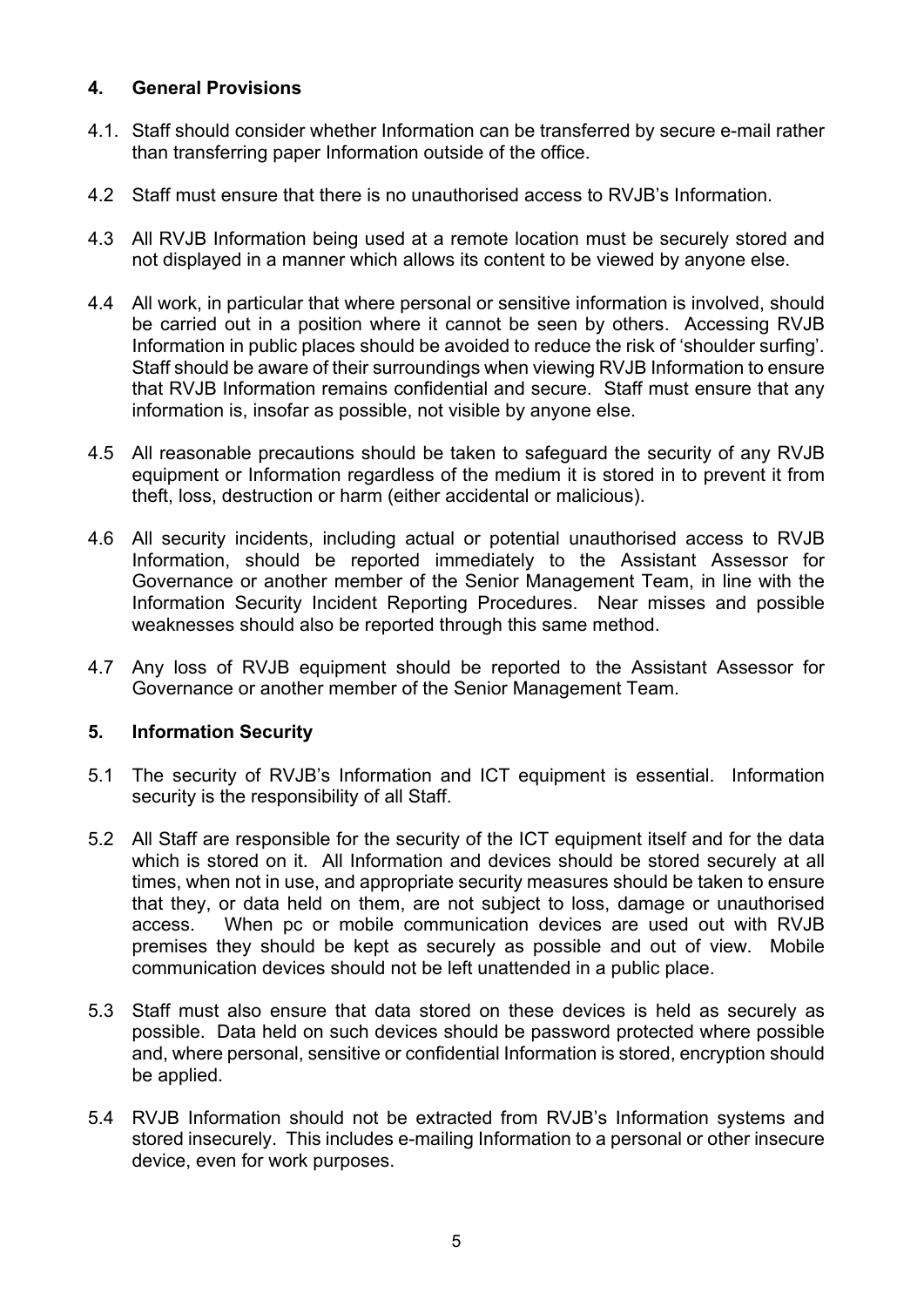- 5.5 Staff should not leave Information (including papers, PCs, laptop PCs and mobile devices) unattended in such a state as to risk unauthorised access to Information. If possible, Information should be locked when unattended or other appropriate security measures taken. Staff must take particular care when they have decided to take RVJB information away from a secure location to avoid the information being misplaced or lost.
- 5.6 RVJB's 'Information Security' policy provides further guidance on the importance of securing RVJB's Information.

# **6. Actions in Breach of the Information Handling Policy**

- 6.1 Suspected breaches of this Policy should be reported to the appropriate Line Manager for investigation.
- 6.2 If Staff are in any doubt about what constitutes acceptable or unacceptable use clarification should be sought from the Assistant Assessor for Governance or another member of the Senior Management Team.
- 6.2 Where any activity is discovered and the conduct is considered to be of a criminal nature, RVJB reserves the right to report the circumstances to the police for further investigation.

### **7. Monitoring & Review**

This Policy will be reviewed in line with any legislative changes and examples of best practice relating to information handling and to reflect organisational requirements. In any event, this Policy will be reviewed every 2 years in order to maintain accuracy and relevance.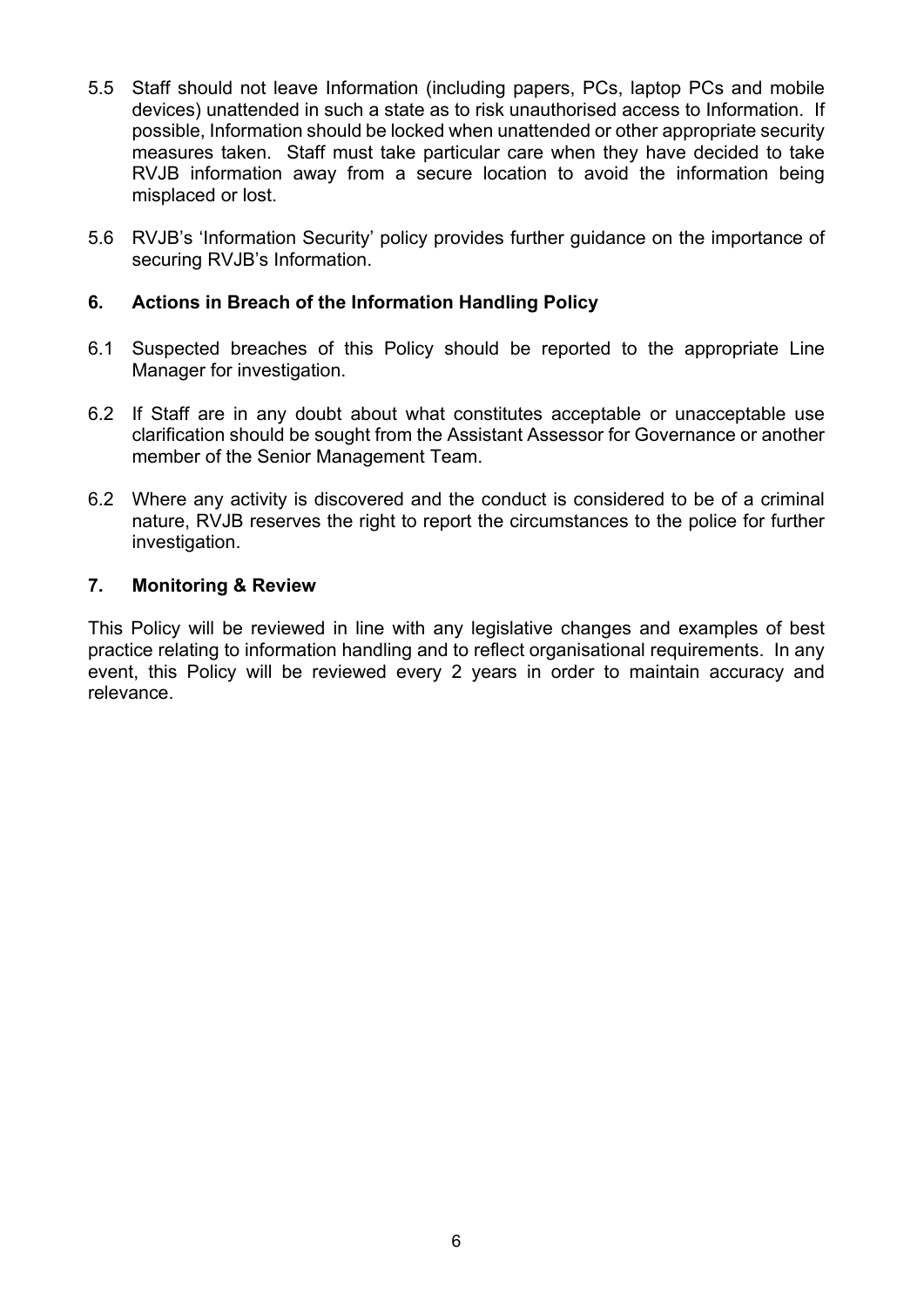## **Appendix 1: Think Twice note on Working from Home**

# **THINK TWICE! INFORMATION SECURITY**

Handling personal information with care and respect is critical. Care should be taken not to lose or misplace information. This is everyone's responsibility.

It is crucial that all RVJB information, both electronic and paper, is treated with care to ensure that it is kept secure. Everyone who works for RVJB is responsible for the information they handle at work – both in the office and out with the office.

From time to time, you may need to remove confidential information from the office to work from home or to other premises. You must take care to protect the confidentiality of papers, files and documents, including those stored electronically.

Keeping information secure:

- Keep information and equipment locked out of sight during transport. If you are transporting information or equipment by car, lock it in the boot. Do not leave documents and equipment overnight in the car boot.
- Ensure information is not seen by other members of your household, visitors or other unauthorised people.
- Use only RVJB-supplied devices for storing RVJB information. Do not store confidential RVJB information on your personal equipment.
- Ensure all RVJB equipment, documents and materials are used solely for RVJB purposes. They remain the property of RVJB and members of the household or other unauthorised people must not be allowed to use them.
- Use only your RVJB email account for sending or receiving emails related to RVJB business. Your personal email account or other email accounts must not be used for this purpose.
- Never carry personal information on unencrypted electronic media.
- Keep RVJB information and equipment locked away when unattended they must not be accessible to unauthorised people.
- Keep confidential RVJB records at home for as little time as possible. Return them to their normal filing location in the office as soon as possible.
- Dispose of RVJB information only on RVJB premises, in line with confidential waste procedures.

#### **It is important that personal information is properly protected and not left unattended. A careless mistake can have huge consequences for both RVJB and its service users, so please THINK TWICE when you're handling personal information.**

Report any information security incident to the Assistant Assessor & Electoral Registration Officer as soon as possible, in line with RVJB's information security incident reporting procedure. It is important that you do this as soon as possible, so that steps can be taken to rectify this.

**Key Contact** – **Lindsey Hendry,** Lindsey.Hendry@renfrewshire-vjb.gov.uk